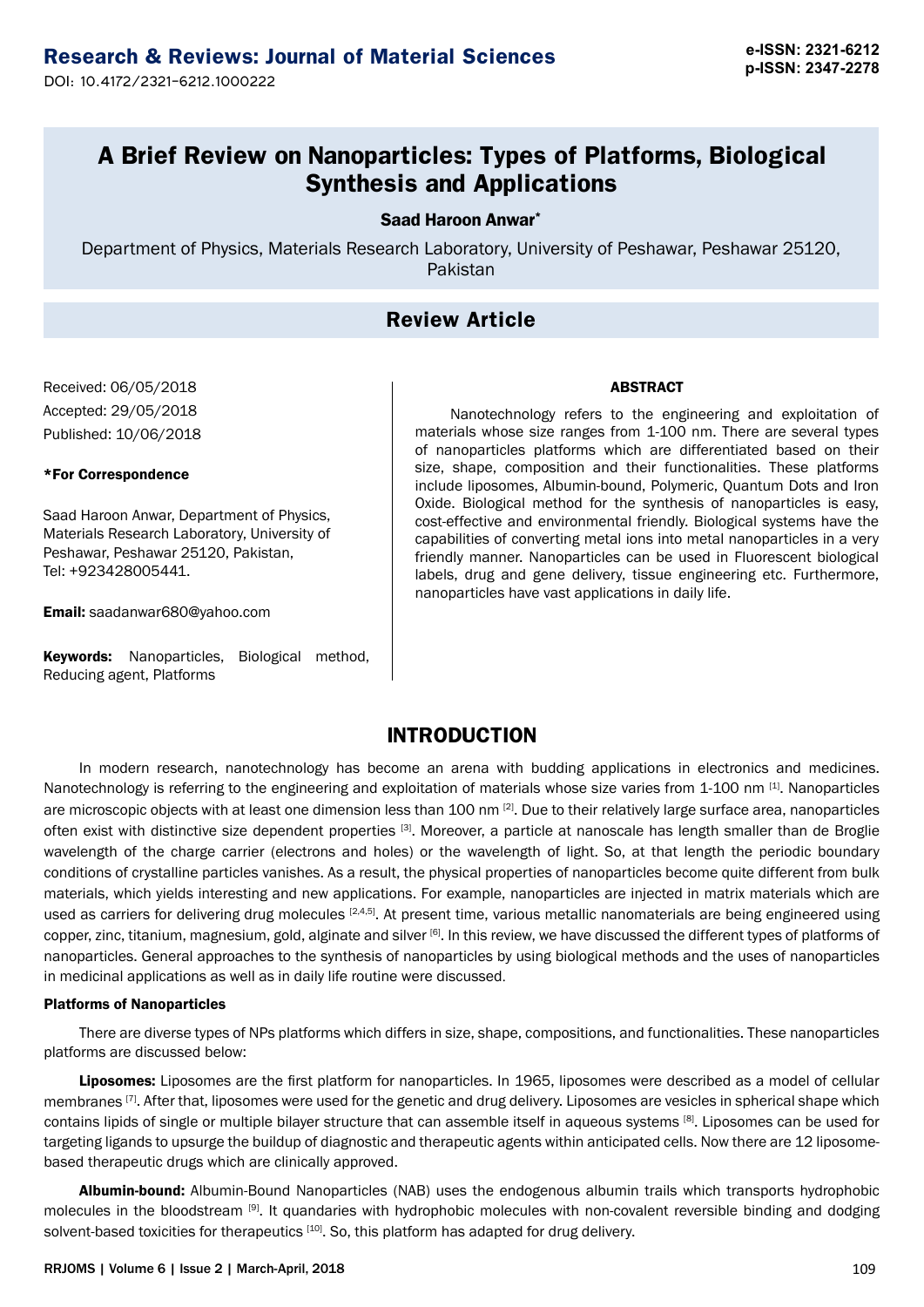DOI: 10.4172/2321-6212.1000222

Polymeric: Polymeric nanoparticles are formed from the biocompatible and biodegradable polymers which are used as a therapeutic carrier [11]. Polymeric nanoparticles are verbalized through block-copolymers of diverse hydrophobicity [12]. These nanoparticle design are useful because of slow and controlled released of drugs at required sites.

Quantum dots: Quantum dots (QDs) are semiconductor particles and their size is less than 10 nm in diameter. QDs shows unique size-dependent electronic and optical properties  $[13]$ . Mostly the quantum dots consist of cadmium selenide (CdSe) as core and a zinc selenide (ZnS) as cap (or shell) [14]. They are used in biological research as fluorescence imaging cell labeling and biomolecule tracking.

Iron oxide: Iron oxide NPs are studied as a passive and active targeting imaging agent because they are superparamagnetic. They have iron oxide core with a hydrophilic coat of dextran or other biocompatible compound to increase their stability [15,16]. They are mostly used in MRI. Till now, two SPIO agents, ferumoxides (120-180 nm) and ferucarbotran (60 nm) are clinically approved for MRI.

#### Synthesis Routes of Nanoparticle

Nanoparticles can be mainly synthesized by three routes i.e. chemical route, physical route and biological route. Although fabrication of nanoparticles by chemical route is quick process and results in large number of nanoparticles but in this method toxic chemicals are used for the stabilizing and capping of nanoparticles which leads to the creation of non-ecofriendly environment. Physical method is usually expensive and involve complex experimental instrument for the fabrication of nanoparticles. Furthermore, the nanoparticles synthesized from chemical and physical methods are not used in medicines. During the past decade, it was observed that many biological systems have the capabilities of converting metal ions into metal nanoparticles by the reductive capacities of the proteins and metabolites present in these organisms. Syntheses of nanoparticles by biological methods are easy, cost-effective and environmental friendly (Figure 1).



Figure 1. Different Routes for Synthesis of Nanoparticles.

### **BIOLOGICAL ROUTE FOR THE SYNTHESIS OF NANOPARTICLES**

### Synthesis of Nanoparticles from Algae

In algae, polysaccharide can reduce and stabilize metal nanoparticles. The stabilization provided by polysaccharides relies on the presence of multiple binding sites along the polysaccharide chain to facilitate attachment to the metals surface, thereby effectively trapping the metal nanoparticle and conferring significant protection against aggregation and chemical modification. Silver nanoparticles have been synthesized by using different polysaccharide e.g. starch [17-19], chitosan [20], natural gums [21-23], marine polysaccharides [24], and hyaluronan [25]. In all these cases polymer act as a both stabilizer and reducing agent. Gold nanoparticles, gold and silicagold bionanocomposites can be synthesized from seaweeds, microalgae such as diatoms (Navicula atomus and Diadesmis gallica) [26]. Gold, silver and Au/Ag bimetallic nanoparticles can be synthesized from Spirulina platensis (also known as edible blue-green alga) [27].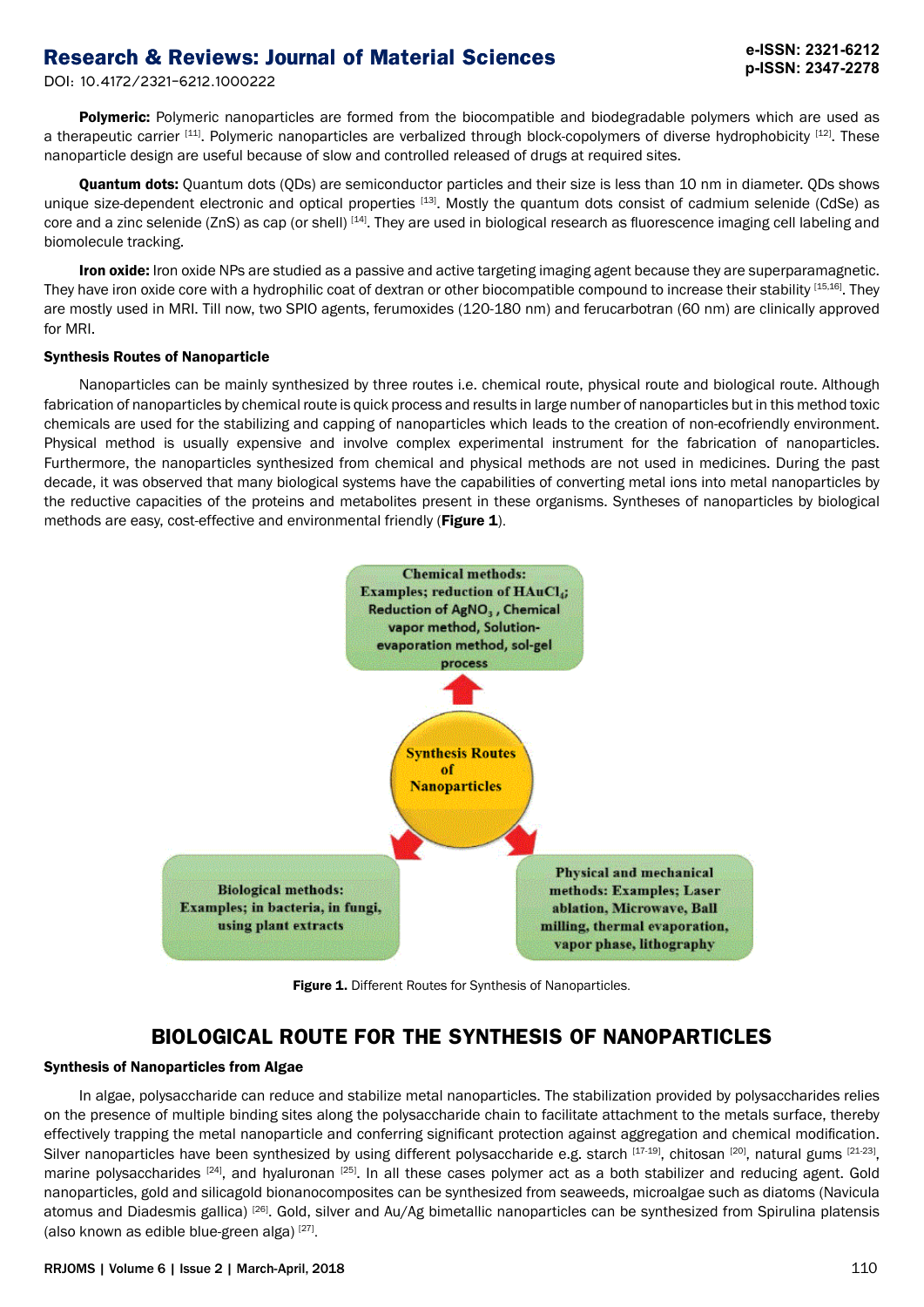DOI: 10.4172/2321-6212.1000222

# Synthesis of Nanoparticles from Fungi

Fungi contain enzymes and proteins, which have the capabilities of reducing metal ions into nanoparticles and then behaving as a stabilizer for nanoparticles. Fungi produces large amount of proteins, due to which the conversion of metal salts into metal nanoparticles is very fast. *A. fumigates* [28] and Phoma sp. [29] can be used for extracellular synthesis of silver nanoparticles. Polydispersed silver nanoparticles of 5 to 40 nm was synthesized from the fungus known as *Trichoderma viride* at about 27°C, which shows absorption band at 420 nm in UV-visible spectrum<sup>[30]</sup>. Gold nanoparticles have been synthesized in the presence of the fungus *Cylindrocladium floridanum*. It was noted that in 7 days, the fungi accumulated face-centered cubic (FCC) (111)-oriented crystalline gold nanoparticles on the surface of the mycelia. The synthesis of gold nanoparticles was confirmed from the characteristic peak on Uv-Vis spectrum, which appears at 540 nm in Uv-Vis region [31]. Gold nanoparticles were also synthesized from As*pergillus niger* and were confirmed by their adsorption band which appears at 530 nm <sup>[32]</sup>. Magnetite, Fe<sub>3</sub>O<sub>4</sub> magnetite nanoparticles have been synthesized from *F. oxysporum* and *Verticillium* sp [33]. It has been reported that Schizosaccharomyces pombe and Candida glabrata can reduce cadmium salt into CdS nanoparticles in solution [34].

### Synthesis of Nanoparticles from Yeast

Yeast strains possess more benefits over bacteria because of their mass production of NPs and easy to control yeasts in laboratory circumstances, the synthesis of numerous enzymes and rapid growth with the use of simple nutrients [35]. It was also reported that with an employment of silver tolerant yeast strain MKY3, hexagonal silver nanoparticles (2-5 nm) were produced extracellularly [36]. The incubation of Yarrowia lipolytica cells was done with changed concentrations of chloroauric acid and formed cell-related gold NPs and nanoplates. Moreover, it is found out that the quantity of cells and the utilized salt concentrations can affect the size of NPs [37]. Similarly, to fabricate an air electrode showing outstanding electro catalytic activity for oxygen decrease (ORR), zirconium phosphate with a synthesized mesoporous figuration with the use of yeast as bio template was employed [38].

### Synthesis of Nanoparticles from Bacteria

Bacteria possess remarkable ability to reduce heavy metal ions and are one of the best candidates for nanoparticle synthesis. It was reported that ferric ion can be reduce to ferrous state by *Thiobacillus ferrooxidans*, *T. thiooxidans*, and *Sulfolobus*  acidocaldarius when growing on elemental sulfur as an energy source [39]. In recent study, pure gold nanoparticles were produced by the bacterium *Delftia acidovorans* in which the production of a small non-ribosomal peptide, delftibactin were responsible for generating the gold nanoparticles [40]. The extracellular formation of gold nanoparticles of 10-20 nm size was synthesized by the bacterium Rhodo Pseudomonas capsulate. These nanoparticles were synthesised by an NADH-Dependant Reductase [41]. It has been illustrated that bacteria found at Alpine sites have the capability to produce zero valent palladium (Pd0) nanoparticles. It was found that Pseudomonas cells were involved in producing catalytically active nanoparticles [42]. Copper nanoparticles were found di cult to synthesize because copper at nanoscale are unstable. In 2013, pure and stable copper nanoparticles were produced by using *Morganella Morganii*. It was stated that *M. Morganii* synthesizes the Cu nanoparticles intracellularly by uptake of the Cu ions and subsequent binding of the ions to either a metal ion reductase or similar protein. This causes the reduction of the metallic ion to metallic CuO which then accumulates extracellularly as nanoparticles once effluxed out of the cell [43].

### Synthesis of Nanoparticles from Plants

Syntheses of nanoparticles from plants are useful because it produces large number of nanoparticles. The reducing and stabilizing agents are present in plants by nature. It has been reported that polymorphic gold nanoparticles can be synthesized from *Citrus limon*, *Murraya koenigii* Linn. leaves, and *Canna indica* (red), *Quisqualis indica* pink owers. These nanoparticles were stable and 30-130 nm in size [44]. Gold and silver nanoparticles were synthesized from *Lonicera japonica* plant leaf extract. Among them silver nanoparticles were 36-72 nm in size and their shape was spherical to plate-like poly-shaped, while gold nanoparticles synthesized were poly-shaped nanoplates of 40-92 nm in size. It was found that carbohydrates, polyphenols, and pro-tein were responsible for the reduction of metal ions into nanoparticles [45]. Magnolia kobus leaf extract was used as reducing agent to reduce copper ions to nanoparticles and their antibacterial activity was evaluated against *Escherichia coli*<sup>[46]</sup>. Ag, Au and Pt nanoparticles can be synthesized from gum kondagogu (*Cochlospermum gossypium*). Among them silver nanoparticles had significant antibacterial action on both the Gram classes of bacteria  $[23,47]$ . Table 1 shows metallic nanoparticles formed by different organisms. The table also illustrates the location of the nanoparticles in relation to the cells and the suggested method of synthesis (Figure 2).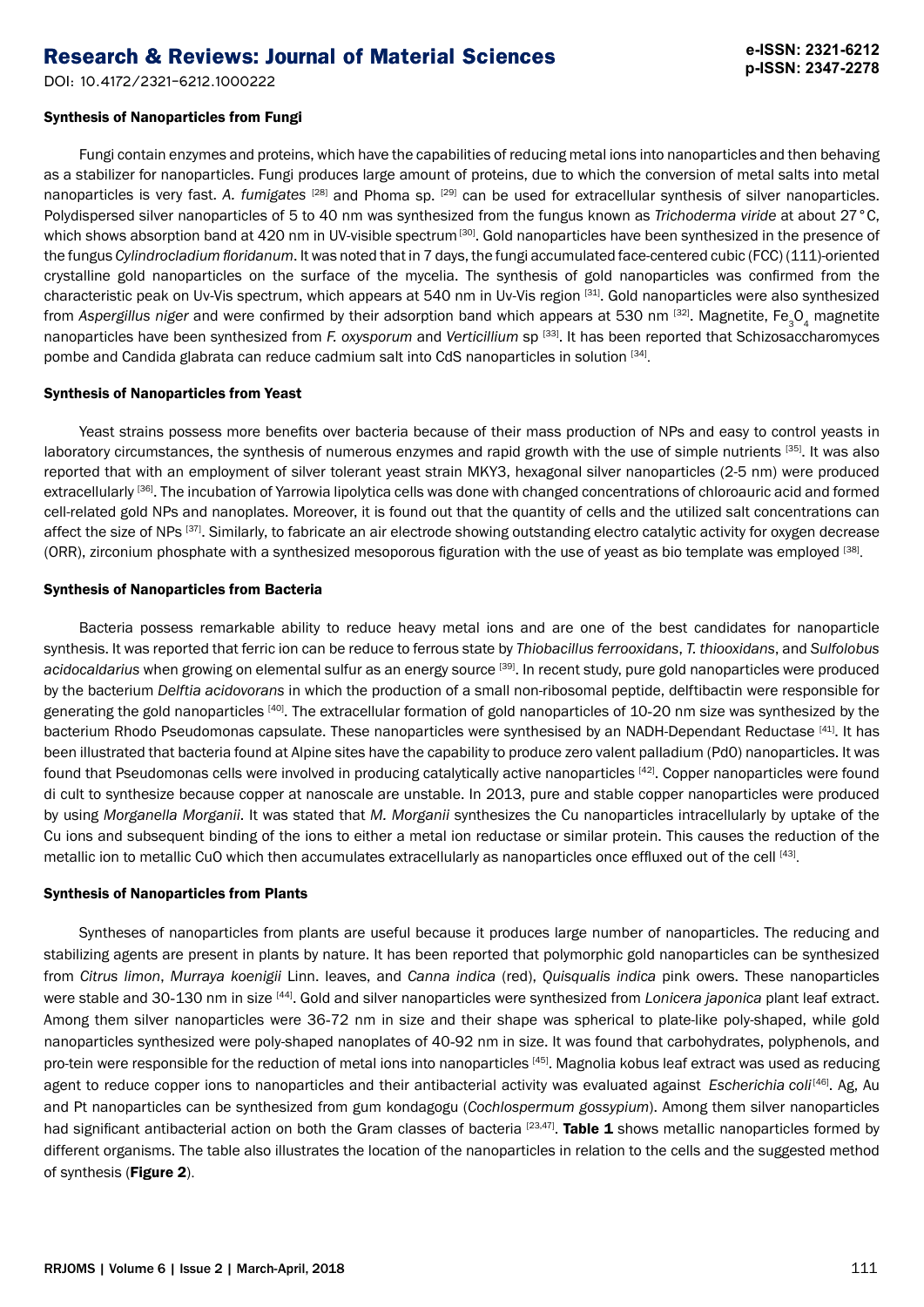DOI: 10.4172/2321-6212.1000222

Table 1. The Table Shows the Synthesis of Nanoparticles, Their Synthesis Location and Their Synthesis Method.

| <b>Organism</b>               | <b>Nanoparticles</b> | <b>Location</b> | <b>Method</b> | <b>Ref</b> |
|-------------------------------|----------------------|-----------------|---------------|------------|
| <b>Bacteria</b>               |                      |                 |               |            |
| Thermomonospora sp.           | Au                   | Extracellular   | Reduction     | [48]       |
| Rhodococcus species           | Au                   | Intracellular   | Reduction     | [49]       |
| Escherichia coli              | Pd, Pt               | Extracellular   | Reduction     | $[50]$     |
| Rhodopseudomonas capsulata    | Au                   | Extracellular   | Reduction     | [42]       |
| Pseudomonas aeruginosa        | Au                   | Extracellular   | Reduction     | [51]       |
| <b>Delftiaacidovorans</b>     | Au                   | Extracellular   | Reduction     | [41]       |
| <b>Bacillus licheniformis</b> | Ag                   | Intracellular   | Reduction     | [43]       |
| Shewanella sp.                | AsS                  | Extracellular   | Reduction     | [52]       |
| Shewanella sp.                | Se                   | Extracellular   | Reduction     | [53]       |
| Desulfovibriode sulfuricans   | Pd                   | Extracellular   | Reduction     | [54]       |
| Bacillus sp.                  | Ag                   | Intracellular   | Reduction     | [55]       |
| <b>Fungi</b>                  |                      |                 |               |            |
| Fusariumoxysporum             | Ag                   | Extracellular   | Reduction     | [56]       |
| Fusariumoxysporum             | Pt                   | Extracellular   | Reduction     | [56]       |
| Fusariumoxysporum             | Au                   | Intracellular   | Reduction     | [57]       |
| Aspergillusfumigatus          | Ag                   | Extracellular   | Reduction     | $[29]$     |
| Verticillium sp.              | Au                   | Intracellular   | Reduction     | [44]       |
| <b>Plants</b>                 |                      |                 |               |            |
| Aspergillus avus              | Ag                   | Extracellular   | Reduction     | [58]       |
| Acalyphaindica leaf extract   | Ag                   | Extracellular   | Reduction     | $[59]$     |
| Medicagosativa seed exudate   | Ag                   | Extracellular   | Reduction     | [60]       |
| Cymbopogon exuosus extract    | Au                   | Extracellular   | Reduction     | [61]       |
| Live Alfalfa plants           | Au11                 | Intracellular   |               | [62]       |
| Magnolia kobus leaf broth     | Ag                   | Extracellular   | Reduction     | [63]       |



Figure 2. Biological synthesis of nanoparticles and their applications [64].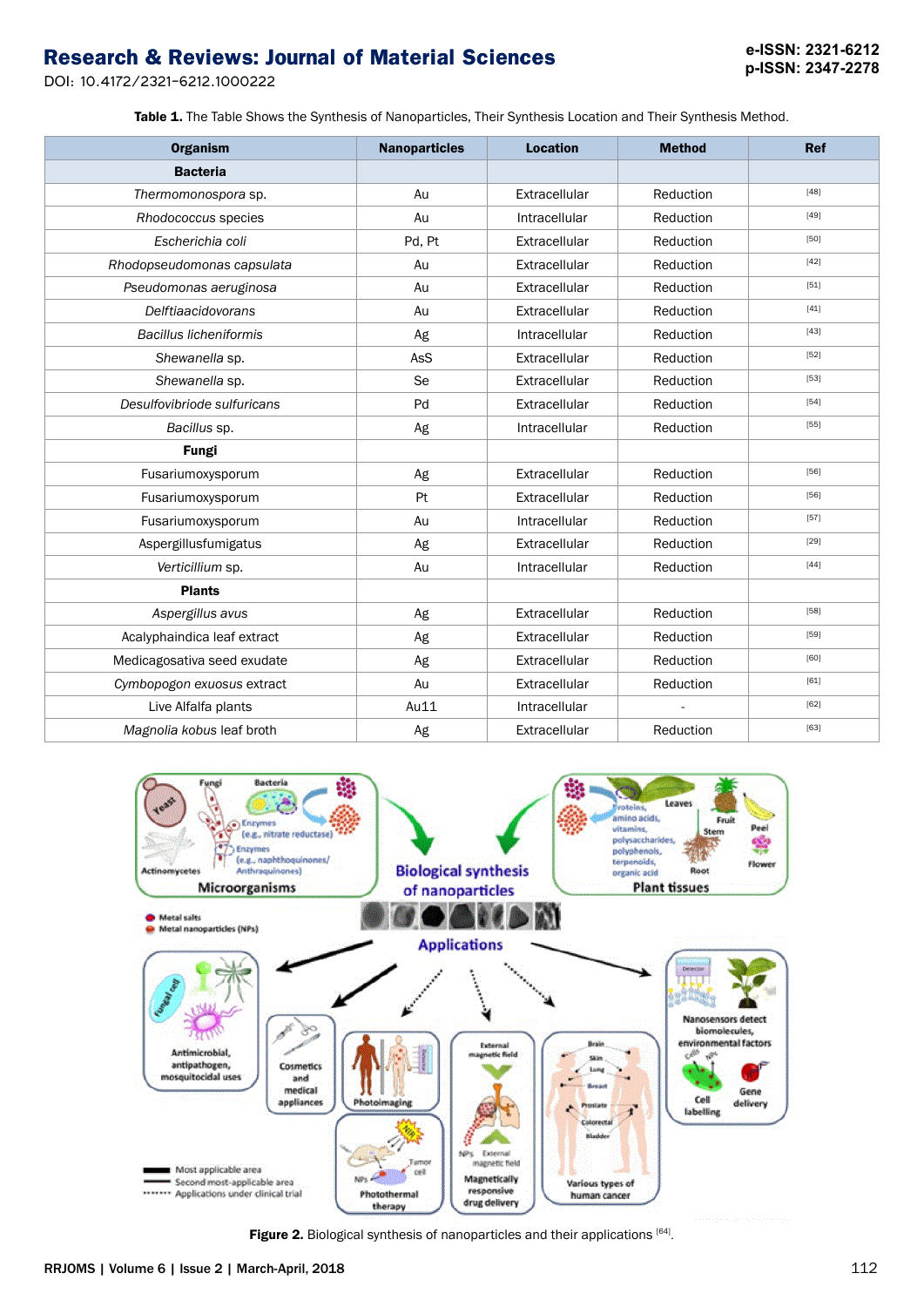DOI: 10.4172/2321-6212.1000222

# **e-ISSN: 2321-6212 p-ISSN: 2347-2278**

### Medicinal Applications of Nanoparticles

They are used in Fluorescent biological labels  $[65-67]$ , drug and gene de-livery  $[68,69]$ . They are used for the bio detection of pathogens [70] and for the detection of proteins [71]. Nanoparticles can be intended for the probing of DNA structure [72] and tissue engineering [73,74]. Nanoparticles can be used for tumor destruction via heating (hyperthermia) [75]. They help in the parting and refinement of molecules and cells [76], MRI contrast enhancement [77] and phagokinetic studies [78]. Other applications regarding manufacturing and materials, energy and electronics are: Carbon tetrachloride trash in water can be cleaned up by using iron nanoparticles. Iron oxide are helpful in cleaning of arsenic from water wells. platinum-cobalt nanoparticles catalyst is used in fuel cell which produces more catalytic activity than pure platinum. Copper nanoparticles are more reliable in space mission and other high stress environment. The power of battery can be increased by coating silicon nanoparticles over anodes of lithium ion batteries. Semiconductors nanoparticles can be used in a low temperature printing process that helps to produce low cost solar cells.

# **DAILY LIFE APPLICATIONS**

Nanoparticles are also used in routine life in following ways:

### Sports Equipment

Nanoparticles are added to materials to make them stronger whilst often being lighter. They have been used in tennis rackets, golf clubs and shoes.

### Nanoparticles in Dyes and Veneers

Dyes and Veneers industry is rising gradually round the orb. Dyes and Veneers not only assist the determination of embellishment but also a means to shield treasured metals and buildings from deterioration. Nanotechnology in Dyes and Veneers talents to justify all desire possessions <sup>[79]</sup>. New paint skill contests bacterial and fungal evolution with nanoscale Ag. AgNPs in wall paint thwart the creation of mold exclusive buildings and the evolution of algae on external walls. Ag inhibits the several stages of cell breakdown; it abolishes a wide range of germs and makes it grim for germs to develop confrontation [80]. NPs are so minor that they can establish themselves faithfully sufficient and pledge organized to form a molecularly wrapped sur-face. The presence and practicality of nanoparticles takes many benefits like healthier surface appearance, decent chemical confrontation, informal to clean, shielding effect against fog, high performance coating, self-cleaning etc.

### Nanoparticles in Textiles and Clothing

Within the last span, Nanotechnology based progress in textile laments, yarns, and fabric finishing have directed to the growth of numerous new and enhanced textile products. Freshly, a nano-based technology has been developed by swiss company Scholler to yield a new brand of fabrics called soft-shells, which is a functional stretch multi-layer fabric. Furthermore, several antimicrobial textile treatments are presently being fashioned that can play very noteworthy characters in fortification against a wide range of physical/chemical/biological terrorizations. Nano-based textile composite materials encompass another gifted sector, which is leading the advances of novel materials for engineering applications.

#### Nanoparticles in Cosmetics

Nanotechnology and nanomaterials are found to be useful in several cosmetics products like conditioners, make up, suntan lotion and hair care products. Cosmetics are applied to the stratum corneum, known as dead cells, which is used to shield the body from the in-filtration of foreign materials including cosmetics [81]. The appearance of skin can be improved by nanocarrier system which empowers the cosmetic agents to breach the skin layers where they stimulate skin metabolism. To increase the concentration of active agents in cosmetics liposomes (vitamin A, E and CoQ10) are used  $[82]$ .

### Nanoparticles in Nutrition Science

Nanotechnology has become one of the utmost hopeful technologies to transfigure conservative food science and the food industry. Nanotechnology-assisted dispensation and packaging has evidenced its capability in food systems. Nanoparticles can be produced by different groundwork technology with different physical possessions that could be used in food. Present scientific regulation of food nanotechnology is branded by frequent worries concerning risk characteristics. Functionality of food nanotechnology determines its range of applicability. Food nanotechnology can affect the bioavailability and nutritional value of food based on its functions. The biological properties of nanomaterials are mainly dependent on their physicochemical parameters. The main association of nanotechnology and food industry is that nanotechnology is enhancing food security, refining flavor, increasing storage life, nutrient delivery and serving functional foods [83].

### Catalytic Use of Nanoparticles

Catalysis is essential use of metal NPs. Because of the large surface area of nanoparticles, it shows effective potential as a catalyst. Several investigators suggested that metal nanoparticles are very useful catalysts due to the reason that substantial number of atoms remains at the surface, so these surface atoms is available for the chemical transformation of substrate.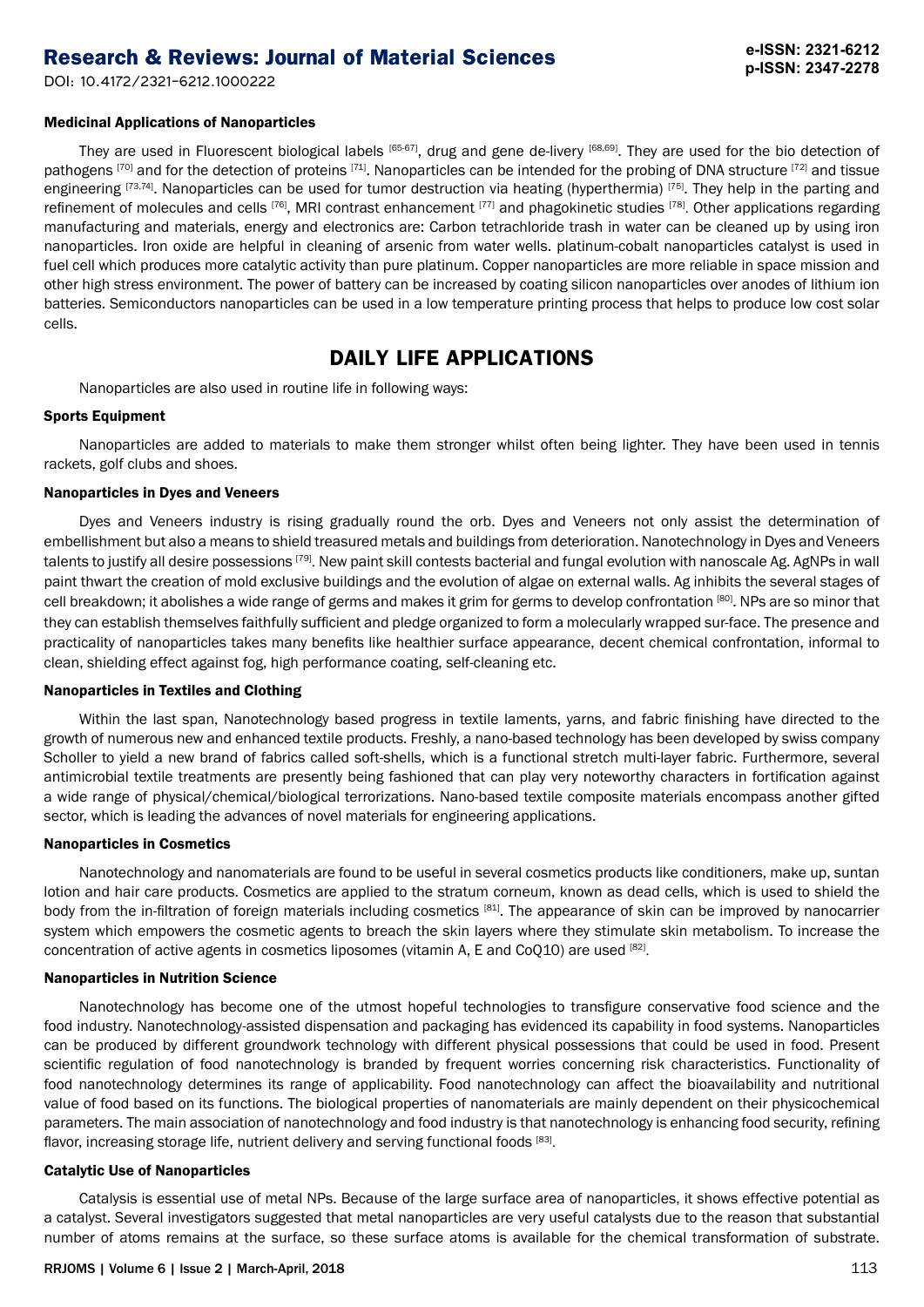DOI: 10.4172/2321-6212.1000222

Different nanomaterials are used as a catalyst including metals and its oxides, sulfides and silicates. Catalyst activity can be defined by Turn over Number (TON) and its efficiency by Turn over Frequency (TOF) [84].

# **CONCLUSIONS**

In this review, we presented a brief overview about NPs, types of nanoparticles platforms, their biological synthesis and applications. Due to their small size, NPs have large surface area, which make them suitable candidate for various applications. Different biological methods for the synthesis of nanoparticles are also brie y described in the review. Furthermore, medicinal applications and its uses in routine life are brie y discussed in the review.

# **REFERENCES**

- 1. Whatmore RW. Nanotechnology what is it? Should we be worried?, Occup Med 2006;56:295-299.
- 2. Garg A, et al. Formulation, characterization and application on nanoparticle: a review. Der Pharmacia Sinica 2011;2:17-26.
- 3. Akbari B, et al. Particle size characterization of nanoparticles a practical approach, Iran J Mater Sci Eng 2011;8:48-56.
- 4. Mohanraj V and Chen Y. Review on nanoparticles. Trop J Pharm Res 2006;5:561-573.
- 5. Manmode AS, et al. Nanoparticles-tremendous therapeutic potential: a review, Int J Pharm Tech Res 2009;1:1020-1027.
- 6. Hasan S. A review on nanoparticles: their synthesis and types. Res J Rec Sci 2015;4:9-11.
- 7. Bangham A. Liposomes: the babraham connection. Chem Physics Lipids 1993;64:275-285.
- 8. Torchilin VP. Recent advances with liposomes as pharmaceutical carriers. Nature Rev Drug Discovery 2005;4:145.
- 9. Hawkins MJ, Protein nanoparticles as drug carriers in clinical medicine. Adv Drug Delivery Rev 2008;60:876-885.
- 10. Gradishar WJ, et al. Original reports-breast cancer-phase iii trial of nanoparticle albumin-bound paclitaxel compared with polyethylated castor oil-based paclitaxel in women with metastatic breast cancer. J Clin Oncol 2005;23:7794-7803.
- 11. Gref R, et al. Biodegradable long-circulating polymeric nanospheres. Sci 1994;263:1600-1603.
- 12. Farokhzad OC, et al. Targeted nanoparticle-aptamer bioconjugates for cancer chemotherapy in vivo. Proc Nat Acad Sci 2006;103:6315-6320.
- 13. Collier C, et al. Nanocrystal superlattices. Ann Rev Phys Chem 1998;49:371-404.
- 14. Jovin TM. Quantum dots finally come of age. Nat Biotechnol 2003;21-32-33.
- 15. Weissleder R. Molecular imaging in cancer. Science 2006;312:1168-1171.
- 16. Daniel MC and Astruc D. Gold nanoparticles: assembly, supramolecular chemistry, quantum-size-related properties, and applications toward biology, catalysis, and nanotechnology. Chem Rev 2004;104:293-346.
- 17. Nair LS and Laurencin CT. Silver nanoparticles: synthesis and therapeutic applications. J Biomed Nanotechnol 2007;3:301-316.
- 18. Konwarh R, et al. Effect of sonication and aging on the templating attribute of starch for green silver nanoparticles and their interactions at bio-interface. Carbohyd Polym 2011;83:1245-1252.
- 19. Mohanty S, et al. An investigation on the antibacterial, cytotoxic, and antibiofilm efficacy of starch-stabilized silver nanoparticles. Nanomedicine 2012;8:916-924.
- 20. Vigneshwaran N, et al. A novel one-pot green synthesis of stable silver nanoparticles using soluble starch. Carbohyd Res 2006;341:2012-2018.
- 21. Tran HV, et al. Synthesis, characterization, antibacterial and antiproliferative activities of monodisperse chitosan-based silver nanoparticles. Colloid Surface A 2010;360:32-40.
- 22. Gils PS, et al. Designing of silver nanoparticles in gum arabic based semi-ipn hydrogel. Int J Biol Macromol 2010;46:237-244.
- 23. Kora AJ, et al. Gum kondagogu (cochlospermum gossypium): a template for the green synthesis and stabilization of silver nanoparticles with antibacterial application, Carbohyd Polym 2010;82:670-679.
- 24. Quelemes PV, et al. Development and antibacterial activity of cashew gum-based silver nanoparticles. Int J Mol Sci 2013;14:4969-4981.
- 25. Venkatpurwar V and Pokharkar V. Green synthesis of silver nanoparticles using marine polysaccharide: Study of in-vitro antibacterial activity. Mater Lett 2011;65:999-1002.
- 26. Xia N, et al. Green synthesis of silver nanoparticles by chemical reduction with hyaluronan. Carbohyd Polym 2011;86:956-961.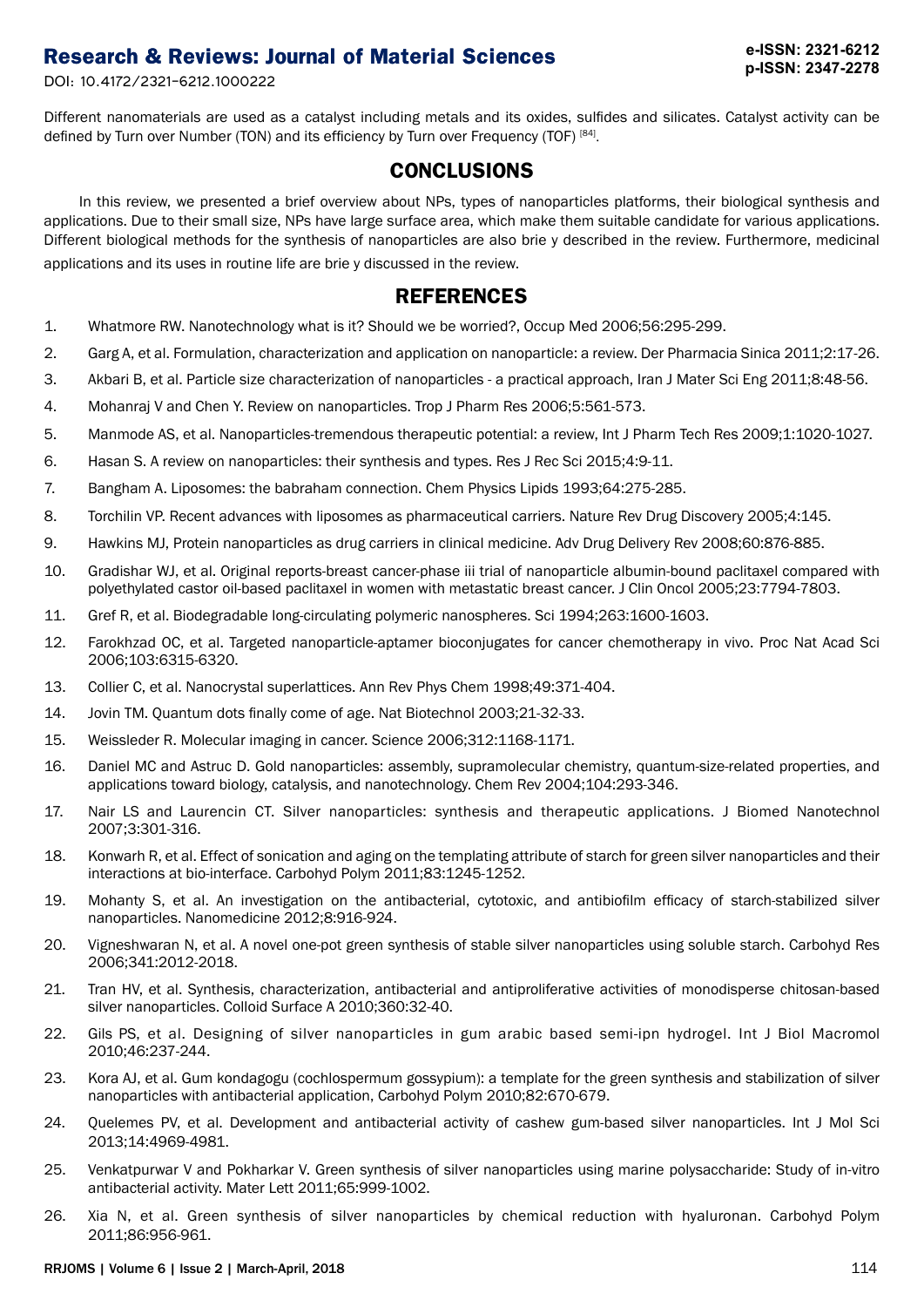DOI: 10.4172/2321-6212.1000222

- 27. Schrofel A, et al. Biosynthesis of gold nanoparticles using diatomssilica-gold and eps-gold bionanocomposite formation. J Nanoparticle Res 2011;13:3207-3216.
- 28. Govindaraju K, et al. Extra-cellular synthesis of silver nanoparticles by a marine alga, sargassum wightii grevilli and their antibacterial effects. J Nanosci Nanotechnol 2009;9:5497-5501.
- 29. Bhainsa KC and D'souza S. Extracellular biosynthesis of silver nanopar-ticles using the fungus aspergillus fumigatus, Colloid Surfaces B 2006;47:160-164.
- 30. Chen J, et al. Evidence of the production of silver nanoparticles via pretreatment of phoma sp. 3.2883 with silver nitrate. Lett Appl Microbiol 2003;37:105-108.
- 31. Fayaz M, et al. Blue orange light emission from biogenic synthesized silver nanoparticles using tri-choderma viride, Colloid and Surfaces B 2010;75:175-178.
- 32. Narayanan KB and Sakthivel N. Facile green synthesis of gold nanos-tructures by NADPH-dependent enzyme from the extract of sclerotium rolfsii, Colloids and Surfaces A 2011;380:156-161.
- 33. Soni N and Prakash S. Fungal-mediated nano silver: an effective adulticide against mosquito. Parasitol Res 2012;111:2091-2098.
- 34. Bharde A, et al. Extracellular biosynthesis of magnetite using fungi. Small 2006;2:135-141.
- 35. Dameron C, et al. Biosynthesis of cadmium sulphide quantum semiconductor crystallites. Nature 1989;338:596.
- 36. Kumar D, et al. Biosynthesis of silver anoparticles from marine yeast and their antimicrobial activity against multidrug resistant pathogens. Pharmacologyonline 2011;3:1100-1111.
- 37. Krumov N, et al. Accumulation of cds nanoparticles by yeasts in a fed-batch bioprocess. J Biotechnol 2007;132:481-486.
- 38. Pimprikar P, et al. Influence of biomass and gold salt concentration on nanoparticle synthesis by the tropical marine yeast yarrowia lipolyticancim 3589. Colloid Surfaces B 2009;74:309-316.
- 39. Tian X, et al. Mesoporous zirconium phosphate from yeast biotemplate. J Colloid Interf Sci 2010;343:344-349.
- 40. Brock TD and Gustafson J. Ferric iron reduction by sulfur-and iron-oxidizing bacteria. Appl Environ Microbiol 1976;32:567-571.
- 41. Johnston CW, et al. Gold biomineralization by a metallophore from a gold-associated microbe. Nature Chem Biol 2013;9:241.
- 42. He S, et al. Biosynthesis of gold nanoparticles using the bacteria rhodopseudomonas capsulate. Mater Lett 2007;61:3984-3987.
- 43. Schluter M, et al. Synthesis of novel palladium nanocatalysts by microorganisms from heavy-metal-influenced high-alpine sites for dehalogenation of polychlorinated dioxins. Chemosphere 2014;117:462-470.
- 44. Ramanathan R, et al. Aqueous phase synthesis of copper nanoparticles: a link between heavy metal resistance and nanoparticle synthesis ability in bacterial systems. Nanoscale 2013;5:2300-2306.
- 45. Shukla D and Vankar PS. Synthesis of plant parts mediated gold nanoparticles. Int J Green Nanotechnol 2012;4:277-288.
- 46. Kumar V and Yadav SK. Synthesis of stable, polyshaped silver, and gold nanoparticles using leaf extract of lonicera japonica l. Int J Green Nanotechnol 2011;3:281-291.
- 47. Lee HJ, et al. Biological synthesis of copper nanoparticles using magnolia kobus leaf extract and their antibacterial activity. J Chem Technol Biotechnol 2013;88:1971- 1977.
- 48. Kasthuri J, et al. Phyllanthin-assisted biosynthesis of silver and gold nanoparticles: a novel biological approach. J Nanoparticle Res 2009;11:1075-1085.
- 49. Park Y, et al. Polysaccharides and phytochemicals: a natural reservoir for the green synthesis of gold and silver nanoparticles. IET Nanobiotechnol 2011;5:69-78.
- 50. Deplanche K, et al. Involvement of hydrogenases in the formation of highly catalytic pd (0) nanoparticles by bioreduction of pd (ii) using escherichia coli mutant strains. Microbiology 2010;156:2630-2640.
- 51. Narayanan KB and Sakthivel N. Biological synthesis of metal nanoparticles by microbes. Adv Colloid Interf Sci 2010;156:1-13.
- 52. Raveendran P, et al. Completely green synthesis and stabilization of metal nanoparticles, J Am Chem Soc 2003;125:13940-13941.
- 53. Laudenslager MJ, et al. Schauer, Carboxymethyl chi-tosan as a matrix material for platinum, gold, and silver nanoparticles. Biomacromolecules 2008;9:2682-2685.
- 54. Cai J, et al. Nanoporous cellulose as metal nanoparticles support. Biomacromolecules 2008;10:87-94.